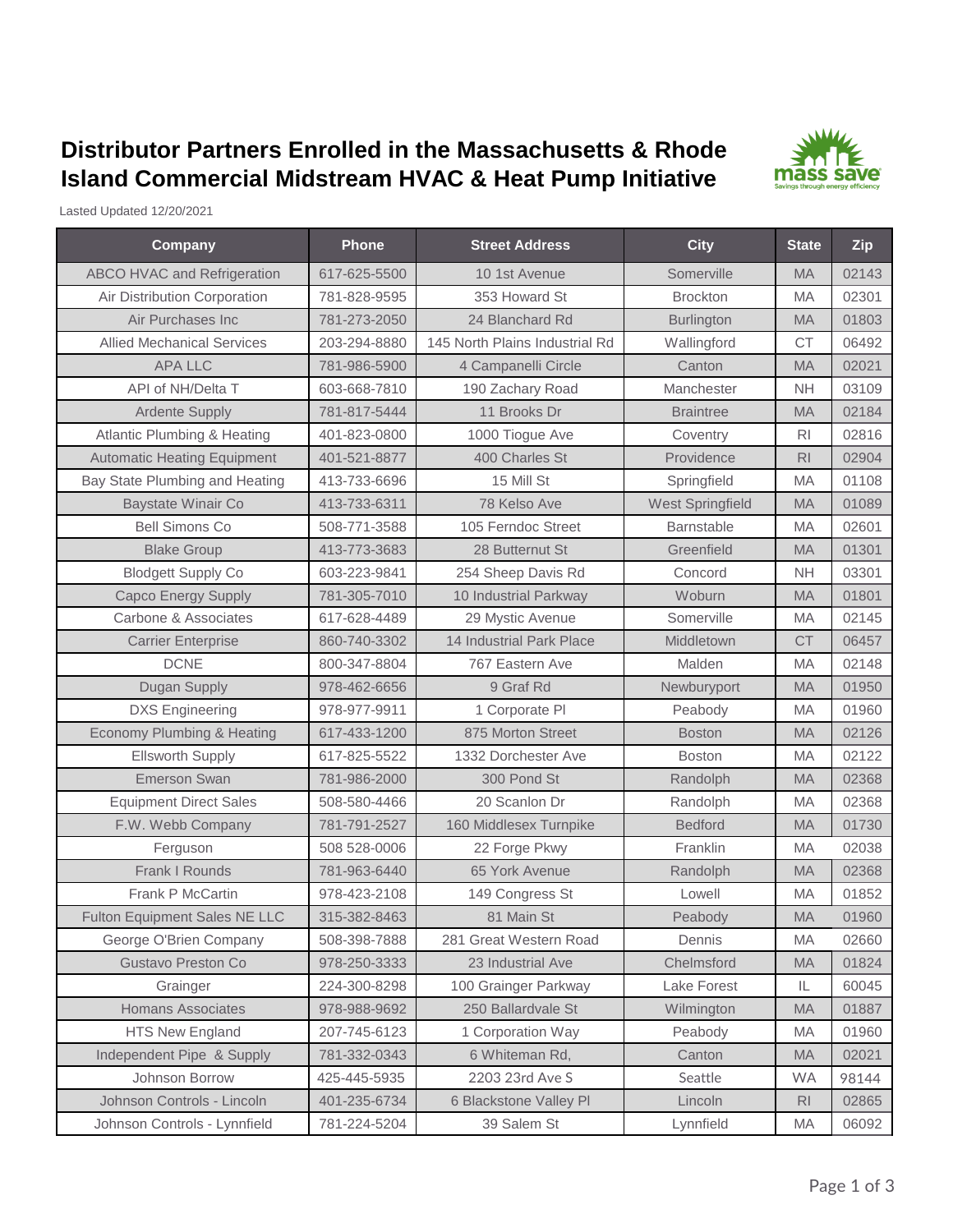## **Distributor Partners Enrolled in the Massachusetts & Rhode Island Commercial Midstream HVAC & Heat Pump Initiative**



Lasted Updated 12/20/2021

| Company                           | <b>Phone</b> | <b>Street Address</b>    | <b>City</b>             | <b>State</b>   | Zip   |
|-----------------------------------|--------------|--------------------------|-------------------------|----------------|-------|
| Johnson Controls - Manchester     | 978-641-4490 | 915 Holt Ave #7          | Manchester              | <b>NH</b>      | 03109 |
| Johnstone Supply - Bridgewater    | 508-279-1661 | 15 Scotland Blvd         | <b>Bridgewater</b>      | <b>MA</b>      | 02324 |
| Johnstone Supply - Chicopee       | 413-306-6023 | 590 Center St            | Chicopee                | <b>MA</b>      | 01013 |
| Johnstone Supply - Waltham        | 781-487-7777 | 303 Bear Hill Rd         | Waltham                 | MA             | 02451 |
| Johnstone Supply - Medford        | 781-391-5550 | 91 Hicks Ave             | Medford                 | <b>MA</b>      | 02155 |
| Johnstone Supply - Woburn         | 781-933-8506 | 185 New Boston St        | Woburn                  | MA             | 01013 |
| Johnstone Supply - Providence     | 401-946-9444 | 50 Niantic Ave           | Providence              | R <sub>l</sub> | 02907 |
| Johnstone Supply - Yarmouth       | 508-394-3500 | 313 Whites Path          | Yarmouth                | <b>MA</b>      | 02664 |
| <b>Jomar Distributors</b>         | 781-933-6614 | 50 High St               | Woburn                  | <b>MA</b>      | 01801 |
| Lennox Industries, Inc.           | 972-497-5000 | 2140 Lake Park Blvd      | Richardson              | <b>TX</b>      | 75080 |
| M&G Correia's Plumbing & Heating  | 401-434-2550 | 715 Warren Ave           | <b>East Providence</b>  | R <sub>l</sub> | 02914 |
| Met Pipe and Supply               | 617-492-6400 | 30 Inner Belt Rd         | Somerville              | <b>MA</b>      | 02143 |
| Meier Supply Co Inc.              | 315-412-0339 | 275 Broom Corporate Pkwy | Conklin                 | <b>NY</b>      | 13748 |
| Murray Supply Corp                | 781-396-0860 | 215 Mystic Ave           | Medford                 | <b>MA</b>      | 02155 |
| Mass Control Center, Inc.         | 781-646-1128 | 77 Dudley St             | Arlington               | <b>MA</b>      | 02476 |
| Met Pipe and Supply               | 617-492-6400 | 30 Inner Belt Rd         | Somerville              | MA             | 02143 |
| Murray Supply Corp                | 781-396-0860 | 215 Mystic Ave           | Medford                 | <b>MA</b>      | 02155 |
| <b>Needham Electric Supply</b>    | 781-737-1049 | 5 Shawmut Rd             | Canton                  | MA             | 02021 |
| North Shore Heating Supply        | 781-595-5101 | 454 Summer St            | Lynn                    | <b>MA</b>      | 01905 |
| Peabody Supply - Auburn           | 508-757-4543 | 101 Millbury St.         | Auburn                  | <b>MA</b>      | 01501 |
| Peabody Supply - Kingston         | 603-642-7452 | 106 NH-125               | Kingston                | <b>NH</b>      | 03848 |
| Peabody Supply - Methuen          | 978-682-2290 | 476 Lowell Street        | Methuen                 | MA             | 01844 |
| Peabody Supply - Nashua           | 603-889-2301 | 31 Crown Street          | <b>Nashua</b>           | <b>NH</b>      | 03060 |
| Peabody Supply - North Andover    | 978-682-5634 | 25 Commerce Way          | North Andover           | <b>MA</b>      | 01845 |
| Peabody Supply - North Chelmsford | 978-251-0444 | 112 Middlesex Street     | North Chelmsford        | <b>MA</b>      | 01863 |
| Peabody Supply - Peabody          | 978-532-2200 | 58 Pulaski St Rear       | Peabody                 | MA             | 01960 |
| Peabody Supply - Waltham          | 781-487-2211 | 290 2nd Ave              | Waltham                 | <b>MA</b>      | 02451 |
| Plimpton & Hills                  | 413-731-1500 | 25 Mill River Ln         | Springfield             | MA             | 01105 |
| <b>Plumbers' Supply</b>           | 508-985-4966 | 922 Flaherty Drive       | New Bedford             | <b>MA</b>      | 02745 |
| Portland Winair Co                | 860-632-0747 | 70 Tuttle Rd             | Middletown              | <b>CT</b>      | 06457 |
| <b>Premier Supply Group</b>       | 413-782-4420 | 372 Pasco Rd             | Springfield             | <b>MA</b>      | 01119 |
| <b>Republic Plumbing Supply</b>   | 781-762-3900 | 257 Oak St               | Pembroke                | MA             | 02359 |
| RJ Murray                         | 518-690-4455 | 7 Northway Ln            | Lathway                 | <b>NY</b>      | 12110 |
| Robinson Supply Co                | 508-675-7433 | 195 Broadway             | <b>Fall River</b>       | MA             | 02721 |
| RP O'Connell Inc.                 | 508-650-9400 | 3 Huron Dr               | <b>Natick</b>           | <b>MA</b>      | 01760 |
| S & A Supply Inc.                 | 413-528-3470 | 20 Maple Ave             | <b>Great Barrington</b> | MA             | 01230 |
| S.G. Torrice                      | 857-233-4330 | 30 Northampton St        | <b>Boston</b>           | <b>MA</b>      | 02118 |
| Salem Plumbing Supply             | 979-998-7013 | 97 River St              | <b>Beverly</b>          | MA             | 01915 |